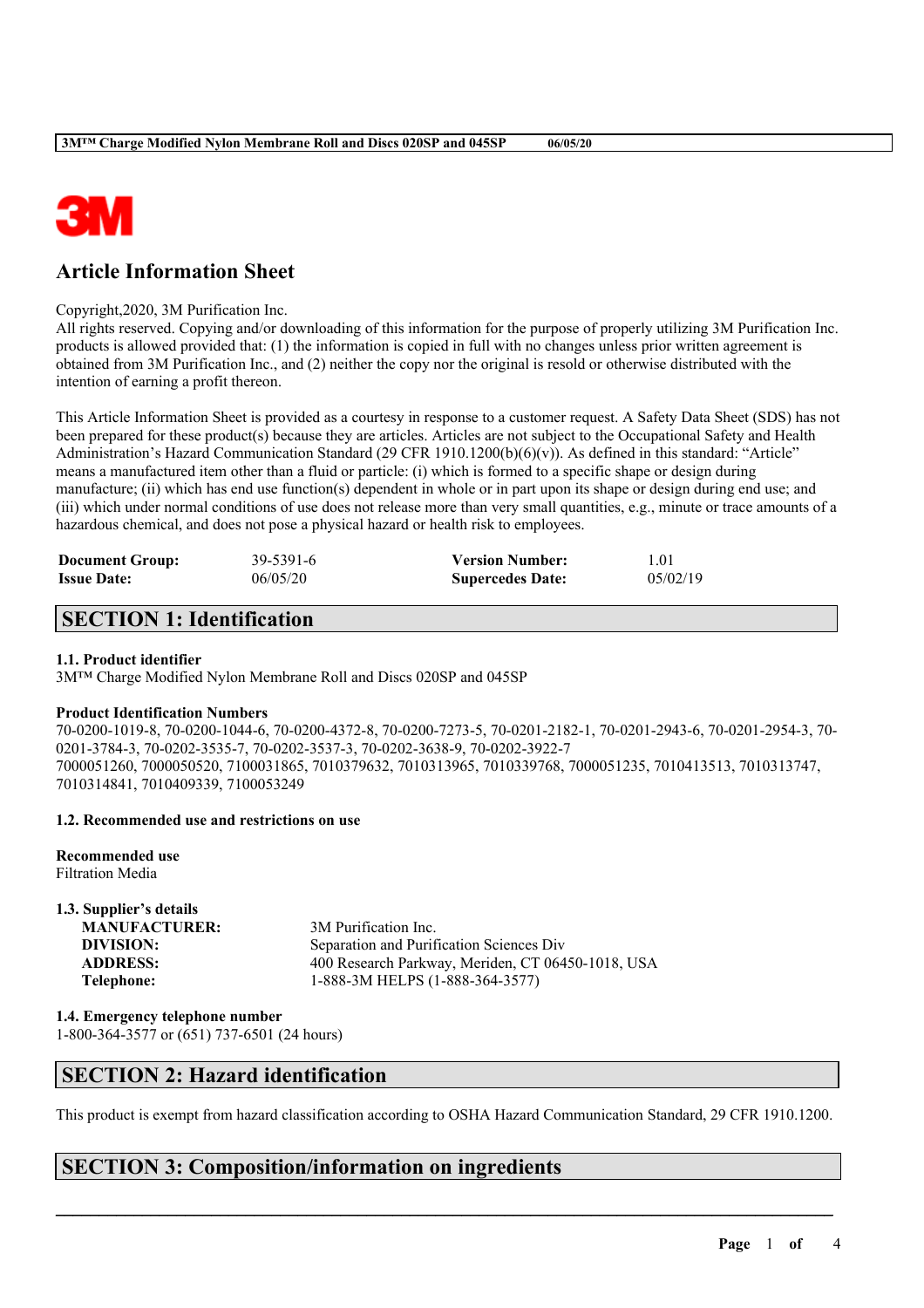#### **3M™ Charge Modified Nylon Membrane Roll and Discs 020SP and 045SP 06/05/20**

| Ingredient                     | N0.<br>C.A.5.1 | W <sub>1</sub><br>$%$ by |
|--------------------------------|----------------|--------------------------|
| Charge Modified Nylon Membrane | i rade Secret* | 100                      |

\*The specific chemical identity and/or exact percentage (concentration) of this composition has been withheld as a trade secret.

### **SECTION 4: First aid measures**

#### **4.1. Description of first aid measures**

**Inhalation:** No need for first aid is anticipated.

**Skin Contact:** No need for first aid is anticipated.

**Eye Contact:** No need for first aid is anticipated.

#### **If Swallowed:**

No need for first aid is anticipated.

### **SECTION 5: Fire-fighting measures**

In case of fire: Use a fire fighting agent suitable for ordinary combustible material such as water or foam.

### **SECTION 6: Accidental release measures**

**6.1. Personal precautions, protective equipment and emergency procedures** Not applicable.

#### **6.2. Environmental precautions**

Not applicable.

#### **6.3. Methods and material for containment and cleaning up**

Not applicable.

### **SECTION 7: Handling and storage**

#### **7.1. Precautions for safe handling**

This product is considered to be an article which does not release or otherwise result in exposure to a hazardous chemical under normal use conditions.

#### **7.2. Conditions for safe storage including any incompatibilities**

No special storage requirements.

### **SECTION 8: Exposure controls/personal protection**

This product is considered to be an article which does not release or otherwise result in exposure to a hazardous chemical under normal use conditions. No engineering controls or personal protective equipment (PPE) are necessary.

 $\mathcal{L}_\mathcal{L} = \mathcal{L}_\mathcal{L} = \mathcal{L}_\mathcal{L} = \mathcal{L}_\mathcal{L} = \mathcal{L}_\mathcal{L} = \mathcal{L}_\mathcal{L} = \mathcal{L}_\mathcal{L} = \mathcal{L}_\mathcal{L} = \mathcal{L}_\mathcal{L} = \mathcal{L}_\mathcal{L} = \mathcal{L}_\mathcal{L} = \mathcal{L}_\mathcal{L} = \mathcal{L}_\mathcal{L} = \mathcal{L}_\mathcal{L} = \mathcal{L}_\mathcal{L} = \mathcal{L}_\mathcal{L} = \mathcal{L}_\mathcal{L}$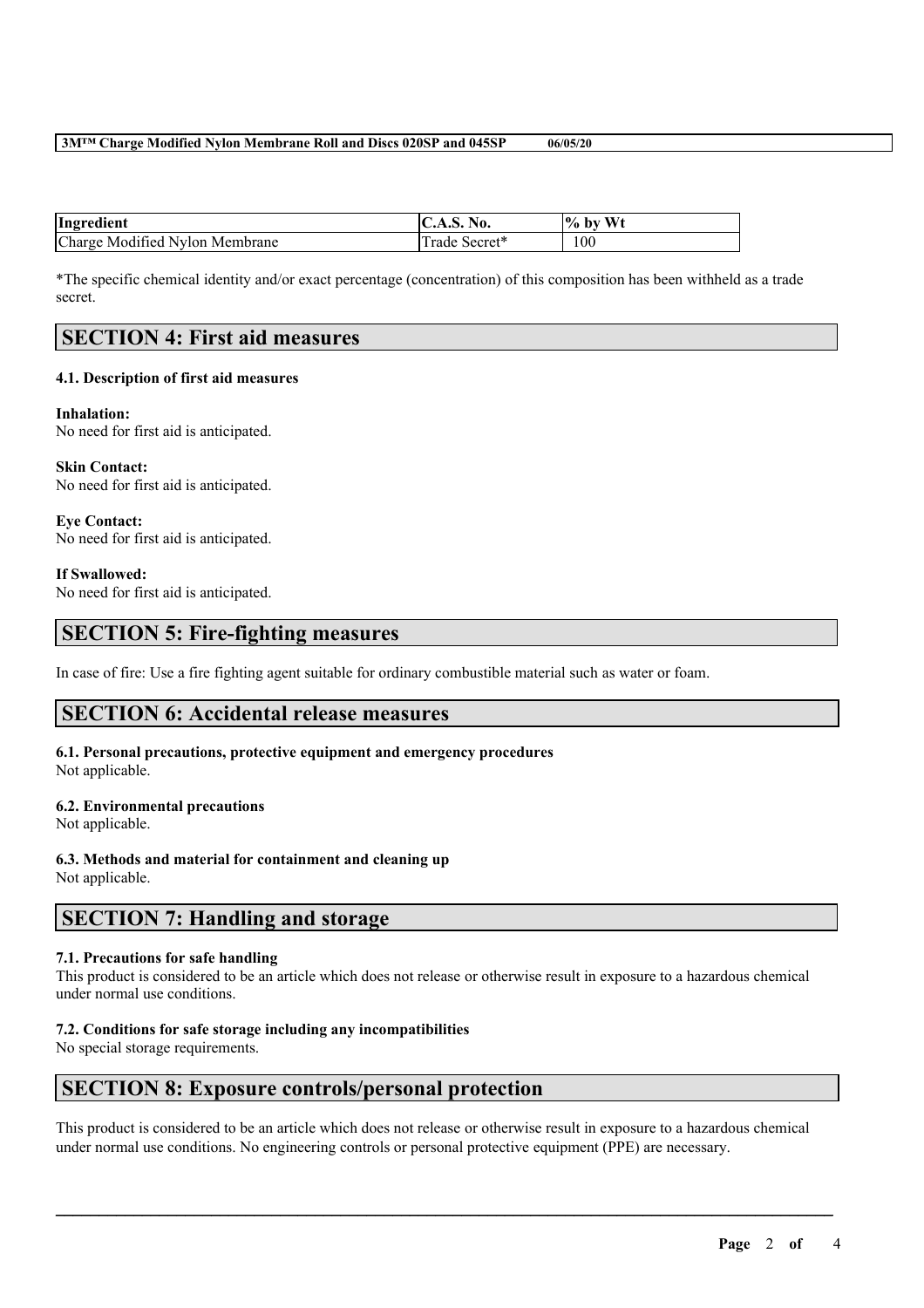### **SECTION 9: Physical and chemical properties**

#### **9.1. Information on basic physical and chemical properties**

| Appearance                             |                   |
|----------------------------------------|-------------------|
| <b>Physical state</b>                  | Solid             |
| Color                                  | White             |
| Odor                                   | Odorless          |
| <b>Odor threshold</b>                  | No Data Available |
| рH                                     | Not Applicable    |
| <b>Melting point</b>                   | No Data Available |
| <b>Boiling Point</b>                   | Not Applicable    |
| <b>Flash Point</b>                     | Not Applicable    |
| <b>Evaporation rate</b>                | Not Applicable    |
| <b>Flammability (solid, gas)</b>       | Not Available     |
| <b>Flammable Limits(LEL)</b>           | Not Applicable    |
| <b>Flammable Limits(UEL)</b>           | Not Applicable    |
| <b>Vapor Pressure</b>                  | Not Applicable    |
| <b>Vapor Density</b>                   | Not Applicable    |
| <b>Density</b>                         | No Data Available |
| <b>Specific Gravity</b>                | No Data Available |
| <b>Solubility In Water</b>             | Not Applicable    |
| Solubility-non-water                   | No Data Available |
| Partition coefficient: n-octanol/water | Not Applicable    |
| <b>Autoignition temperature</b>        | Not Applicable    |
| <b>Decomposition temperature</b>       | No Data Available |
| <b>Viscosity</b>                       | Not Applicable    |

### **SECTION 10: Stability and reactivity**

This material is considered to be non reactive under normal use conditions.

### **SECTION 11: Toxicological information**

#### **Inhalation:**

No health effects are expected

**Skin Contact:** No health effects are expected

**Eye Contact:** No health effects are expected

**Ingestion:** No health effects are expected

#### **Additional Information:**

This product, when used under reasonable conditions and in accordance with the directions for use, should not present a health hazard. However, use or processing of the product in a manner not in accordance with the product's directions for use may affect the performance of the product and may present potential health and safety hazards.

 $\mathcal{L}_\mathcal{L} = \mathcal{L}_\mathcal{L} = \mathcal{L}_\mathcal{L} = \mathcal{L}_\mathcal{L} = \mathcal{L}_\mathcal{L} = \mathcal{L}_\mathcal{L} = \mathcal{L}_\mathcal{L} = \mathcal{L}_\mathcal{L} = \mathcal{L}_\mathcal{L} = \mathcal{L}_\mathcal{L} = \mathcal{L}_\mathcal{L} = \mathcal{L}_\mathcal{L} = \mathcal{L}_\mathcal{L} = \mathcal{L}_\mathcal{L} = \mathcal{L}_\mathcal{L} = \mathcal{L}_\mathcal{L} = \mathcal{L}_\mathcal{L}$ 

### **SECTION 12: Ecological information**

This article is expected to present a low environmental risk either because use and disposal are unlikely to result in a